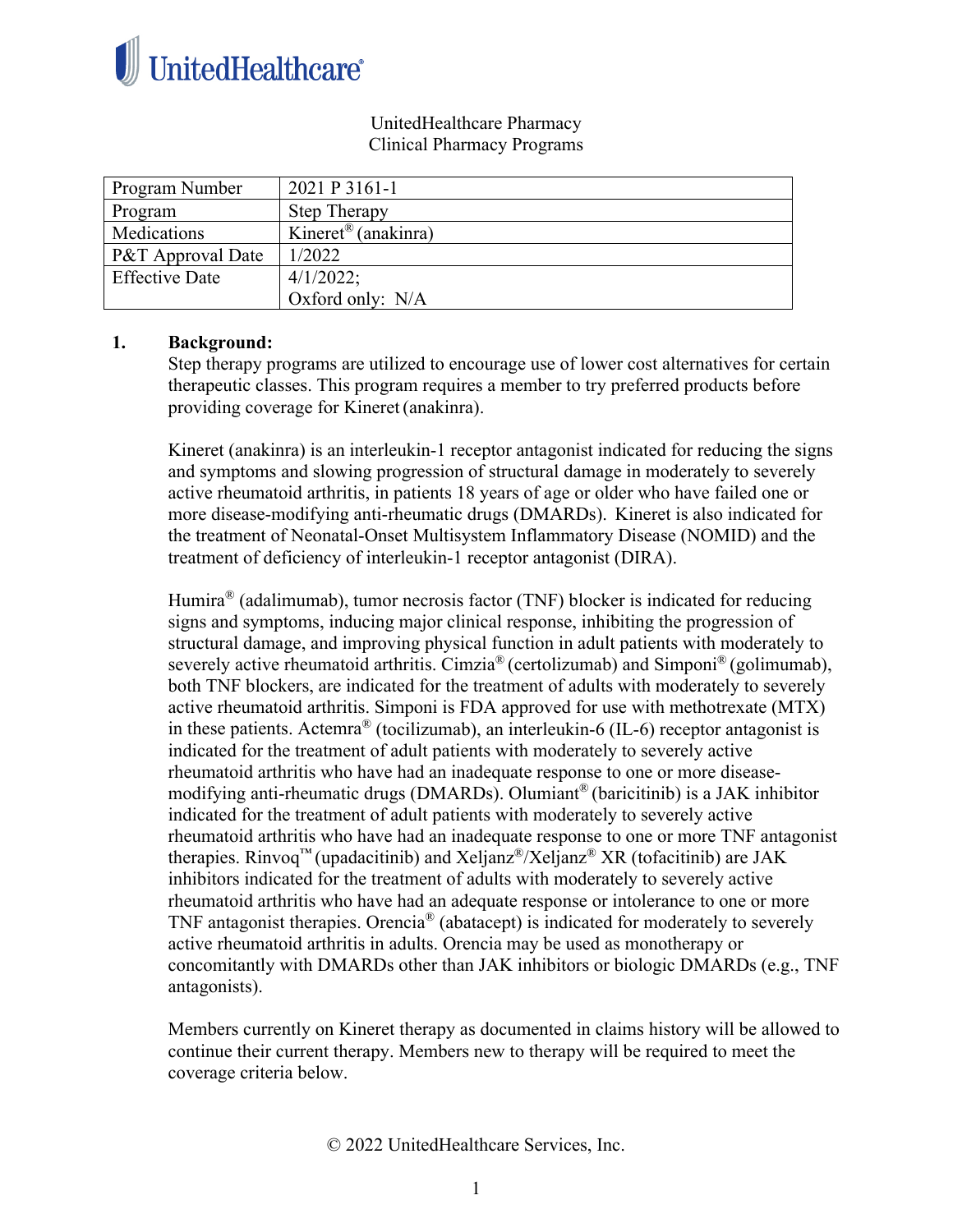

# 2. **Coverage Criteria<sup>a</sup>:**

# **A. Rheumatoid Arthritis (RA)**

- 1. **Kineret** will be approved based on **one** of the following criteria:
	- a. **Both** of the following:
		- (1) History of failure, contraindication, or intolerance to **two** of the following preferred products (Document drug, date, and duration of trial):
			- (a) Cimzia (certolizumab)
			- (b) Humira (adalimumab)
			- (c) Simponi (golimumab)
			- (d) Olumiant (baricitinib)
			- (e) Rinvoq (upadacitinib)
			- (f) Xeljanz/Xeljanz XR (tofacitinib)

## **-AND-**

- (2) History of failure, contraindication, or intolerance to **both** of the following preferred products (Document drug, date, and duration of trial):
	- (a) Actemra (tocilizumab)
	- (b) Orencia (abatacept)

## **-OR-**

- b. **Both** of the following:
	- (1) Patient is currently on Kineret therapy

## **-AND-**

(2) Patient has **not** received a manufacturer supplied sample at no cost in the prescriber's office, or any form of assistance from the Sobi sponsored Kineret ON TRACK<sup>™</sup> (e.g., sample card which can be redeemed at a pharmacy for a free supply of medication) as a means to establish as a current user of Kineret\*

**\*** Patients requesting initial authorization who were established on therapy via the receipt of a manufacturer supplied sample at no cost in the prescriber's office or any form of assistance from the Sobi sponsored Kineret ON TRACK™ **shall be required** to meet initial authorization criteria as if patient were new to therapy.